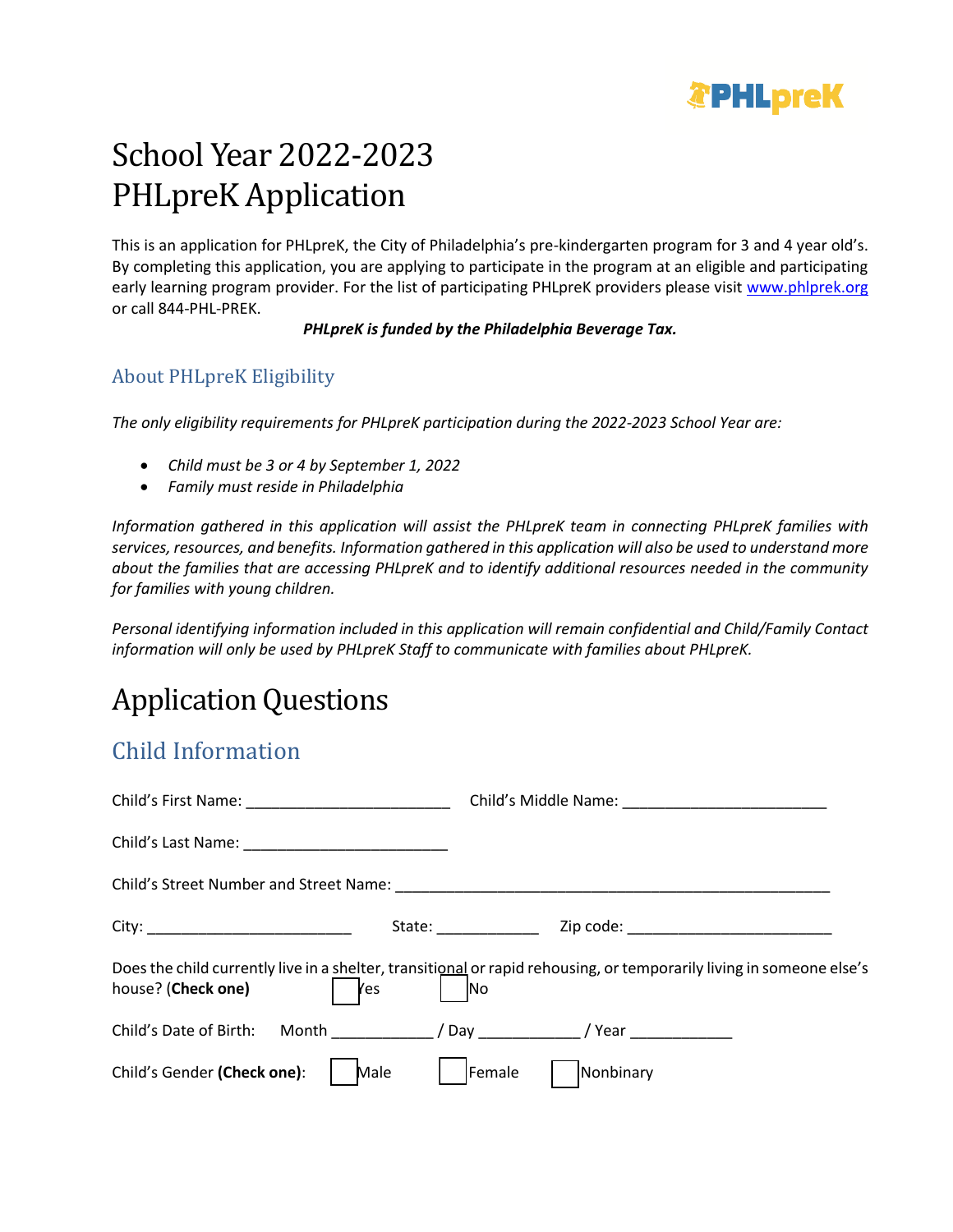|                      | Has your child previously received childcare services? (Check one) Mes<br>No<br>Is your child currently receiving Early Intervention services e.g. physical, speech or other types of therapy<br>services? (Check one) Mes<br>No                                                                                            |  |  |  |  |  |
|----------------------|-----------------------------------------------------------------------------------------------------------------------------------------------------------------------------------------------------------------------------------------------------------------------------------------------------------------------------|--|--|--|--|--|
|                      | Does your child have a current Individualized Family Service Plan (IFSP) or Individualized Education Plan (IEP)?<br>$[Check one]$ $[Yes]$<br>No                                                                                                                                                                             |  |  |  |  |  |
|                      | Does the family participate in any of the following assistance programs?                                                                                                                                                                                                                                                    |  |  |  |  |  |
|                      | Temporary Assistance to Needy Families (TANF)   Yes<br>No<br>$\bullet$<br>Special Supplemental Nutrition Program for Women, Infants, and Children (WIC)<br><b>Yes</b><br>No<br>$\bullet$<br>Supplemental Nutrition Assistance Program (SNAP)<br><b>Yes</b><br>No<br>Supplemental Security Income (SSI)<br><b>Yes</b><br>lNo |  |  |  |  |  |
|                      | Please indicate if any of the following apply?                                                                                                                                                                                                                                                                              |  |  |  |  |  |
|                      | Kinship Care<br>Foster Care<br><b>Incarcerated Parent</b><br>Refugee                                                                                                                                                                                                                                                        |  |  |  |  |  |
|                      | <b>Family Information</b>                                                                                                                                                                                                                                                                                                   |  |  |  |  |  |
|                      |                                                                                                                                                                                                                                                                                                                             |  |  |  |  |  |
|                      |                                                                                                                                                                                                                                                                                                                             |  |  |  |  |  |
|                      |                                                                                                                                                                                                                                                                                                                             |  |  |  |  |  |
| Caregiver One        |                                                                                                                                                                                                                                                                                                                             |  |  |  |  |  |
|                      | Cell<br>Home<br><b>Work</b>                                                                                                                                                                                                                                                                                                 |  |  |  |  |  |
|                      |                                                                                                                                                                                                                                                                                                                             |  |  |  |  |  |
|                      | Parent/Guardian's Relationship to Caregiver Two: Network and Caregian and Caregian and Caregian and Caregian and Caregian and Caregian and Caregian and Caregian and Caregian and Caregian and Caregian and Caregian and Careg                                                                                              |  |  |  |  |  |
|                      |                                                                                                                                                                                                                                                                                                                             |  |  |  |  |  |
|                      |                                                                                                                                                                                                                                                                                                                             |  |  |  |  |  |
|                      |                                                                                                                                                                                                                                                                                                                             |  |  |  |  |  |
| <b>Caregiver Two</b> |                                                                                                                                                                                                                                                                                                                             |  |  |  |  |  |
|                      | Work                                                                                                                                                                                                                                                                                                                        |  |  |  |  |  |
|                      |                                                                                                                                                                                                                                                                                                                             |  |  |  |  |  |
|                      |                                                                                                                                                                                                                                                                                                                             |  |  |  |  |  |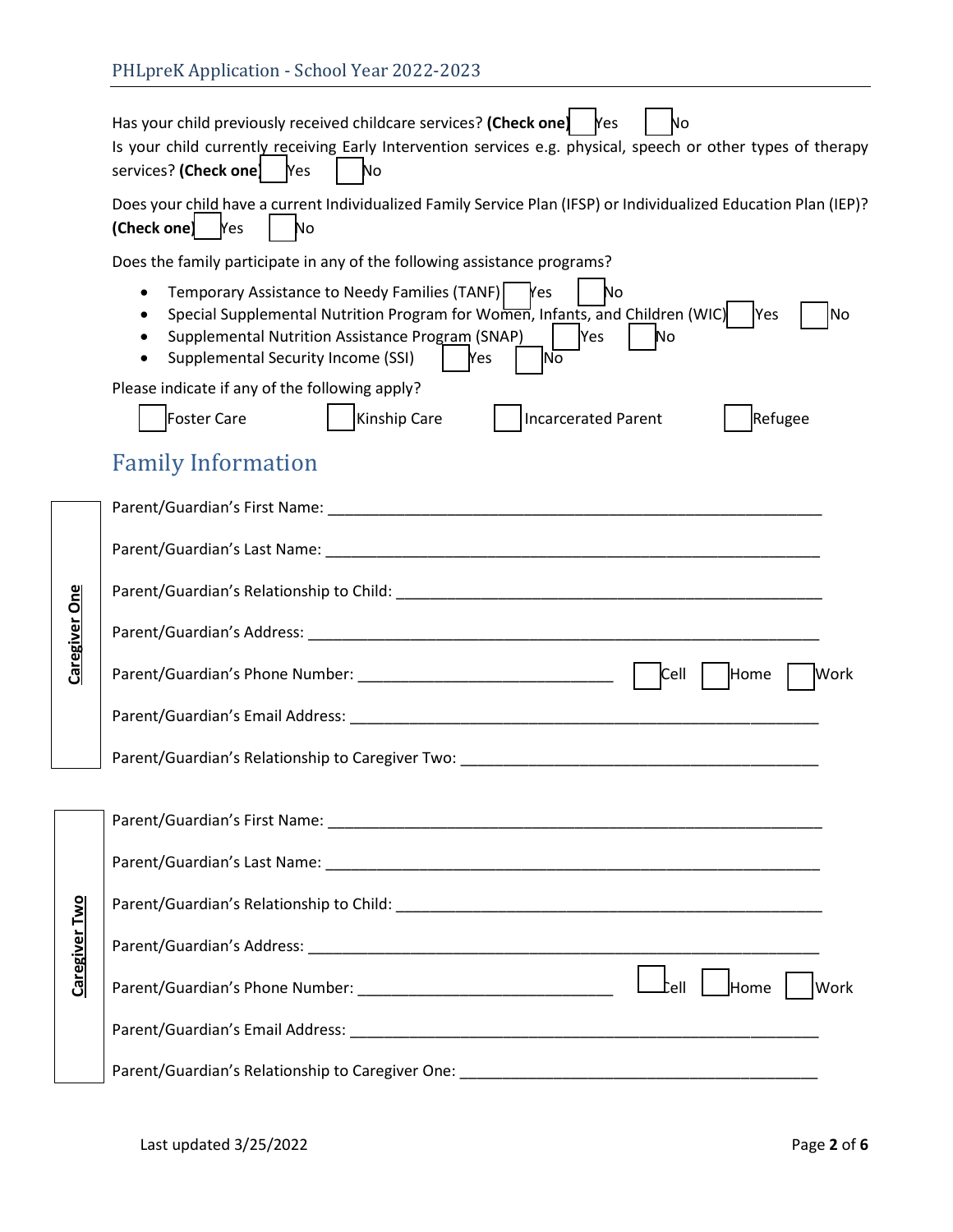# Custody Agreement

The program will presume that there are no restrictions regarding a parent/guardian's right to be kept informed of his/her student's school progress and participate in school activities. A parent/guardian will only be prevented from participating in his/her student's education if a signed court order (e.g., divorce decree, custody order, or restraining order) specifically restricts the parent/guardian's access to the student. If restrictions are in place, the parent/guardian with legal custody must submit a signed copy of the court order describing the rights restricted.

### **Is there a custody agreement for this child that we need to be aware of: (Check one)**  $\begin{bmatrix} \gamma_{\text{es}} & \gamma_{\text{so}} \\ \gamma_{\text{so}} & \gamma_{\text{so}} \end{bmatrix}$ **If yes, please provide a copy of the Custody Agreement.**

Based on the Custody Agreement please specify who should be contacted for the following reasons:

• Enrollment and Discharge: Caregiver One Caregiver Two Both Caregivers • Attendance and Program Calendar: Caregiver One Caregiver Two Both Caregivers • Curriculum, Child Progress, Child Records: Caregiver One Caregiver Two Both Caregivers • Program Activities, Meetings and Policies: Caregiver One | Caregiver Two | Both Caregivers • Incident, Illness, and Emergency Contact $\frac{1}{2}$  Caregiver One Caregiver Two Both Caregivers

*\*The site will request you to complete an emergency contact form/document to gather more information.* 

## Demographic Information

Primary household language (where the child lives): \_\_\_\_\_\_\_\_\_\_\_\_\_\_\_\_\_\_\_\_\_\_\_\_\_\_\_\_

\_\_\_\_\_\_\_\_\_\_\_\_\_\_\_\_\_\_\_\_\_\_\_\_\_\_\_\_\_\_\_\_\_\_\_\_\_\_\_\_\_\_\_\_\_\_\_\_\_\_\_\_\_\_\_\_\_\_\_\_\_\_\_\_\_\_\_\_\_\_\_\_\_\_\_\_\_\_\_\_\_\_\_\_\_\_

Secondary household language (where the child lives):

If languages other than those stated above are spoken in the household, please indicate here:

#### Child's race **(Select all that apply)**:



Number of people in household where the child lives: (Please include everyone living in this household)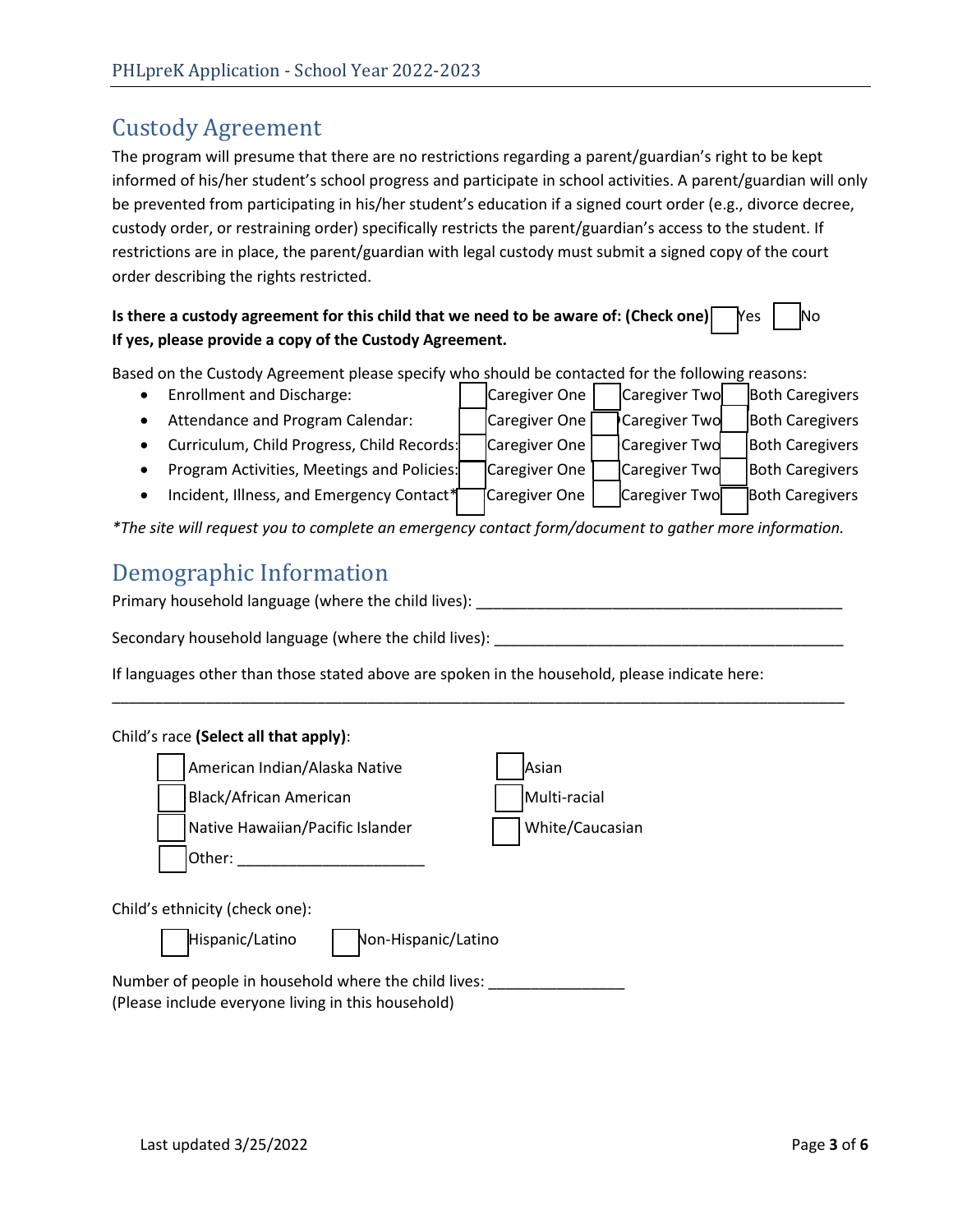*\*Annual household income does not determine eligibility for the PHLpreK program. This information is asked for statistical purposes only.*

Income in the past 12 months**\*** Provide the best estimate of the **TOTAL AMOUNT** of income received jointly by all members in the household where the child lives during the **PAST 12 MONTHS** *(total amount for past 12 months).* 

The **TOTAL AMOUNT** of income includes wages, salary, retirement income, public assistance payments and/or self-employment income.



## Service Information

*PHLpreK only covers 5.5 hours of instruction for 180 days during the school year. Information gathered in this section will be used to identify what additional resources families in the PHLpreK system may need. Please complete the section fully.*

| <b>Service Day: (Check one)</b>                                                                                                                                        | Part-day (5.5 hours)   | Full day (over 5.5 hours) |  |  |
|------------------------------------------------------------------------------------------------------------------------------------------------------------------------|------------------------|---------------------------|--|--|
| <b>Service Year: (Check one)</b>                                                                                                                                       | School year (180 days) | Full year (260 days)      |  |  |
| If full-day or full year is selected above, please indicate which supplemental funding source is used to cover<br>the cost for the time beyond that funded by PHLpreK: |                        |                           |  |  |
| Child Care Works subsidy (CCW)                                                                                                                                         | Private pay            | Other, please specify:    |  |  |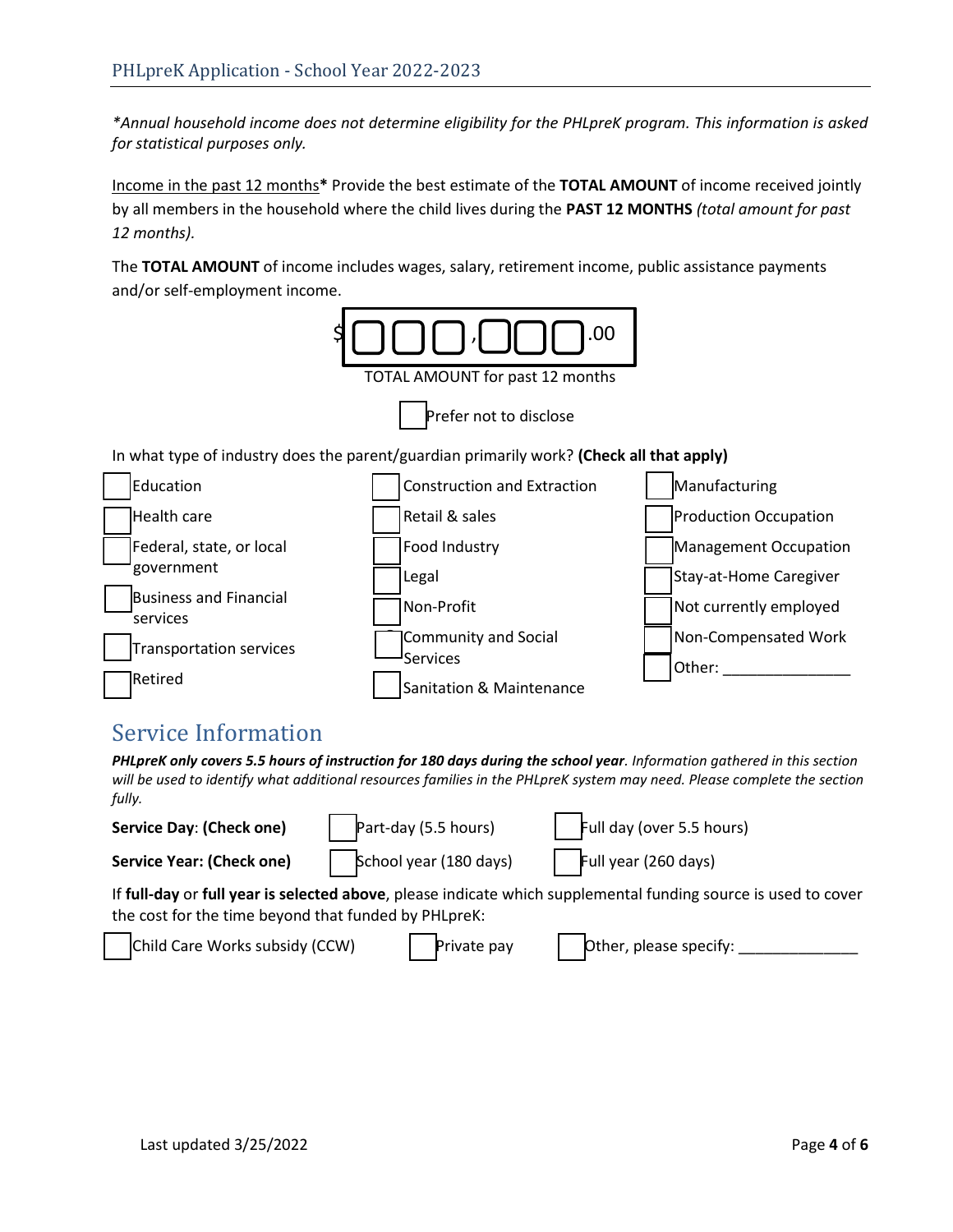## Provider Preference Information

*\*Information gathered in this section will be used to identify the priorities of families in the PHLpreK system and is used to make decisions about the location of PHLpreK seats. Please complete the section fully.*

| How many <b>hours a day</b> would you prefer your child to attend PHLpreK?                                                                                                 |                                         |  |  |  |  |
|----------------------------------------------------------------------------------------------------------------------------------------------------------------------------|-----------------------------------------|--|--|--|--|
| If you are seeking to enroll your child for more than the 5.5 hours PHLpreK providers to you free of charge,<br>how much would you be willing to pay for care (per month)? |                                         |  |  |  |  |
| Are you seeking to enroll a sibling of your child in an infant/toddler program?<br>lNo<br>Yes                                                                              |                                         |  |  |  |  |
| Are you seeking to enroll a sibling of your child in a school age program?<br>lNo<br>Yes                                                                                   |                                         |  |  |  |  |
| How are you planning to travel to your child's early learning program? (Check all that apply)                                                                              |                                         |  |  |  |  |
| Drive and/or have someone else drive me                                                                                                                                    | Regional Rail                           |  |  |  |  |
| Bus and/or trolley                                                                                                                                                         | Walk                                    |  |  |  |  |
| Market Frankford Line/Broad Street Line                                                                                                                                    | Other, please describe: ____            |  |  |  |  |
| How many minutes are you willing to travel to your child's early learning program? (Check one)                                                                             |                                         |  |  |  |  |
| 31-45 minutes<br>16-30 minutes<br>1-15 minutes<br>More than 45 minutes                                                                                                     |                                         |  |  |  |  |
| If distance/convenience was a factor in choosing this location, which factor was more important?<br>(Check one)<br>Close to home<br>Close to work/school                   |                                         |  |  |  |  |
| What would you say are your TOP THREE priorities when choosing an early learning program for your child?<br>(Check three from the list below)                              |                                         |  |  |  |  |
| Affordability                                                                                                                                                              | Siblings already enrolled at the center |  |  |  |  |
| School readiness/academic curriculum                                                                                                                                       | Site Location                           |  |  |  |  |
| Safe environment                                                                                                                                                           | <b>Site Hours</b>                       |  |  |  |  |
| Feeder program with an elementary school                                                                                                                                   | Availability/No Waitlist                |  |  |  |  |
| Meals provided                                                                                                                                                             | <b>Bilingualism</b>                     |  |  |  |  |
| Keystone STARs quality rating                                                                                                                                              | Special Needs Care                      |  |  |  |  |
| Outdoor play space provided                                                                                                                                                | Other social services provided          |  |  |  |  |

Infant care provided

Personal referral/word of mouth

 Other social services provided Other, please describe: \_\_\_\_\_\_\_\_\_\_\_\_\_\_\_\_\_

#### How did you hear about the PHLpreK program? **(Please check all that apply)**

| SEPTA advertisement     | Doctor's office                 | Social media (Facebook,             |
|-------------------------|---------------------------------|-------------------------------------|
| Community leader        | <b>Child Care Works mailing</b> | Tnstagram, Twitter etc)             |
| <b>PHLpreK</b> website  | The School District             | News story                          |
| Friend/family member    | Radio advertisement             | <b>Childcare Provider</b><br>Other: |
| Newspaper advertisement |                                 |                                     |

Last updated 3/25/2022 Page **5** of **6**